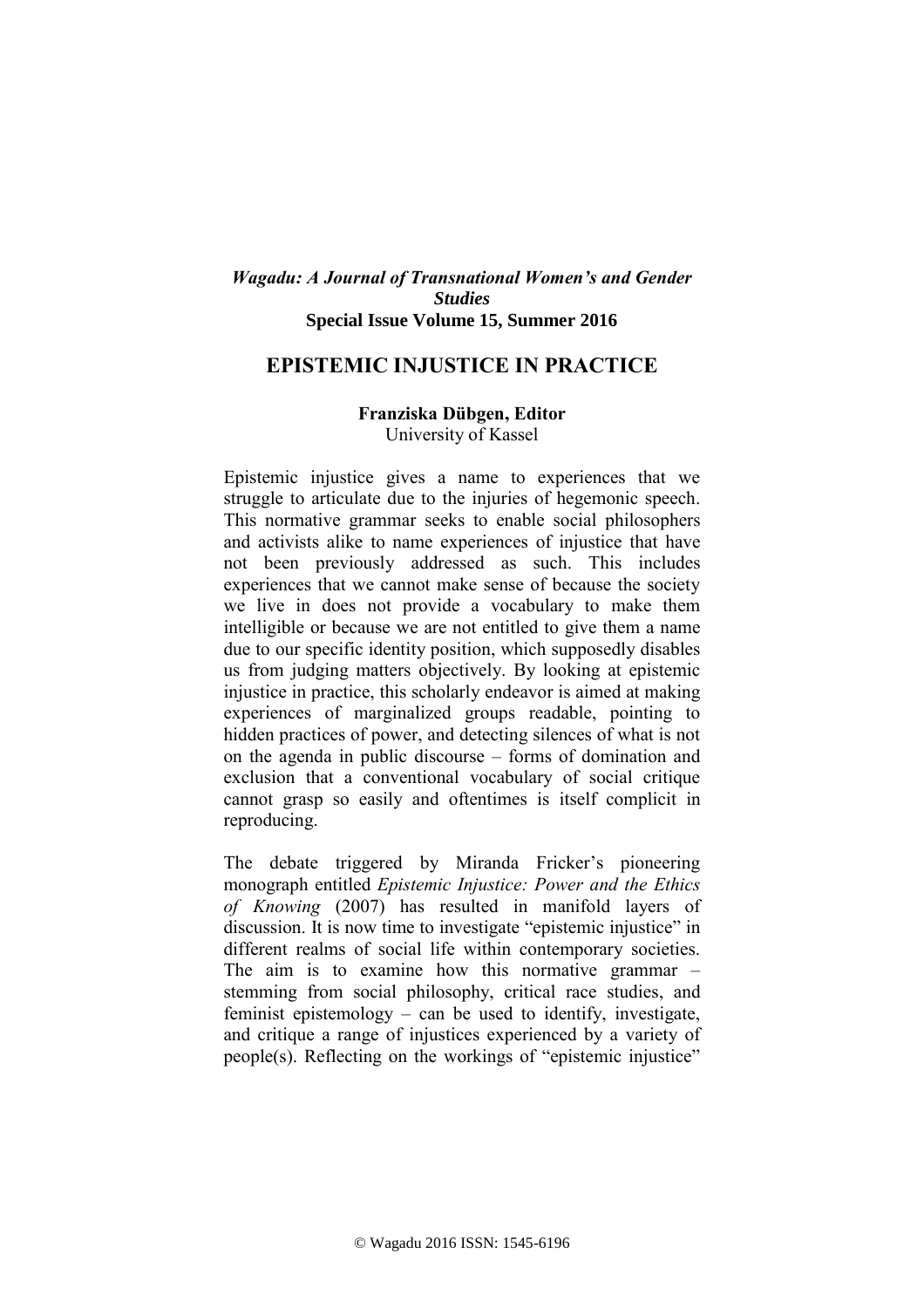promises to be a radical tool – if used, multiplied, and adapted to the needs and experiences of people in different cultural settings, social locations, and with divergent epistemological underpinnings of their respective life worlds. The vocabulary itself, hence, shall remain a permanent locus for a struggle over just representation.

On a level of theorizing, it appears timely to ask: In which ways must the grammar of justice be adapted (and not merely extended or assimilated) in order to grasp a diversity of cases of epistemic harm? How can scholars, as well as activists, appropriate this vocabulary in order to express their nonhegemonic subject positions? In which ways can the theoretical debate around "epistemic injustice" be pluralized in order to account for a variety of cases without, however, getting blurred, voided of sense, thereby losing its critical force?

In her 2007 monograph, Miranda Fricker bases her conception of epistemic injustice on cases of race, class, and gender discrimination. She develops a conceptual vocabulary within justice theory that moves beyond the established frames of distributive accounts of economic disparities or political accounts of proceduralism at the institutional level. Moreover, Fricker's theory focuses on the level of representation and participation in knowledge production. She warns of two cases of epistemic injustice: First, testimonial injustice, according to which the testimonies of certain agents are not granted credibility due to their social identity status and prevalent negative stereotypes in society. People inhabiting such identity positions are made objects of knowledge formation rather than taken seriously as subjects of knowledge in their own right. As speakers, persons suffering from testimonial injustice, are invisible.

Second, hermeneutical injustice refers to cases in which a person can neither articulate nor adequately make sense of the harm experienced due to a hermeneutical gap between her linguistic means of expression and her lived demeaning experience. For example, we can only shame cases of sexual harassment if we can name them as such and if the concept is accepted by large parts of our society.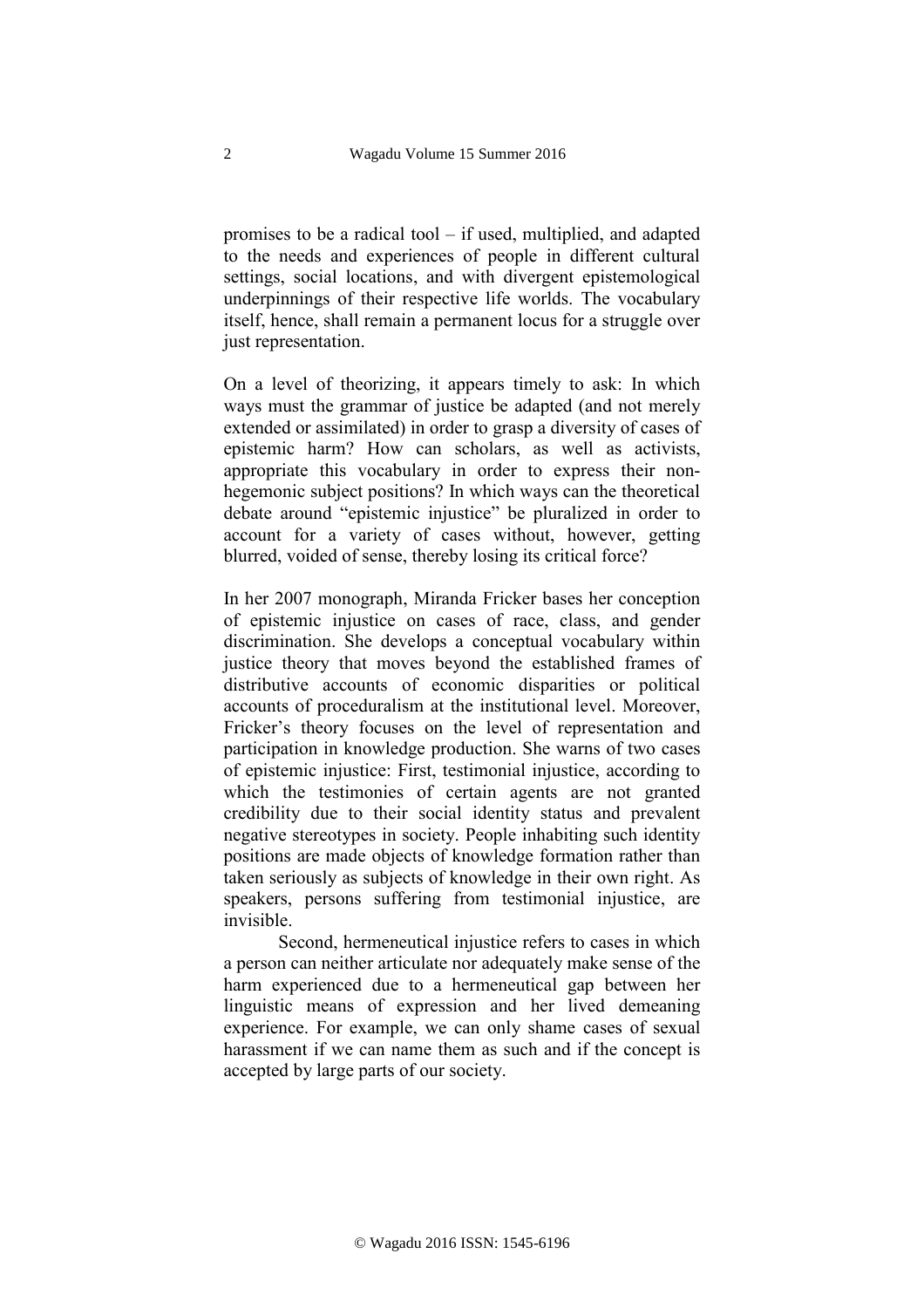As a remedy for testimonial injustice, Fricker suggests the intellectually- and ethically-demanding virtue of testimonial sensitivity, which takes into account the unfair disadvantages of marginalized groups in order to actively counteract epistemic marginalization and exclusion by means of careful listening. As a remedy to hermeneutical injustice, she calls for a greater sensitivity by members of the majority population in order to be aware of the lack of hermeneutical resources that hampers a person's capacity to fruitfully socially interact. Both virtues demand "reflexive social awareness" (ibid., p. 170).

Critiques have underlined that these individual virtues are aimed at counteracting forms of injustice, which are structural by nature (Anderson, 2012; Medina, 2013). It is, hence, not enough that single individuals act virtuously. Moreover, structural forms of injustice demand structural remedies. This implies changing institutions relevant for shaping epistemologies, such as the educational system, political institutions, or the media (Fraser, 2008). Thus, epistemic justice does not only aim at "including" the epistemically-marginalized subject. What it rather strives for is to create spaces for counter discourses and alternative avenues of knowledge formation. If subjects simply stick to what is accepted as conventional wisdom within established loci of knowledge formation – thereby concealing discourse from challenges from the margins –, they become complicit with structural injustice. Dotson (2012) dubs this behavior "contributory injustice" and circumscribes the corresponding habitus as a kind of "situated ignorance", prevalent in many spaces of privilege and power (p. 31).

In addition, epistemic justice theory does no only focus on the majority society and high academia as possible agents for change: Epistemic resistance means creating frictions, identifying the gaps between hegemonic discourse and other ways of reading lived selfhood. People inhabiting marginalized subject positions have privileged access to non-hegemonic ways of conceiving the world, thus developing a "double consciousness" (Du Bois, 1996; Medina, 2013, p. 104) and calling into question mainstream narratives. Epistemic resistance calls for counteracting epistemic vices, such as arrogance, closed-mindedness, or intellectual laziness, thereby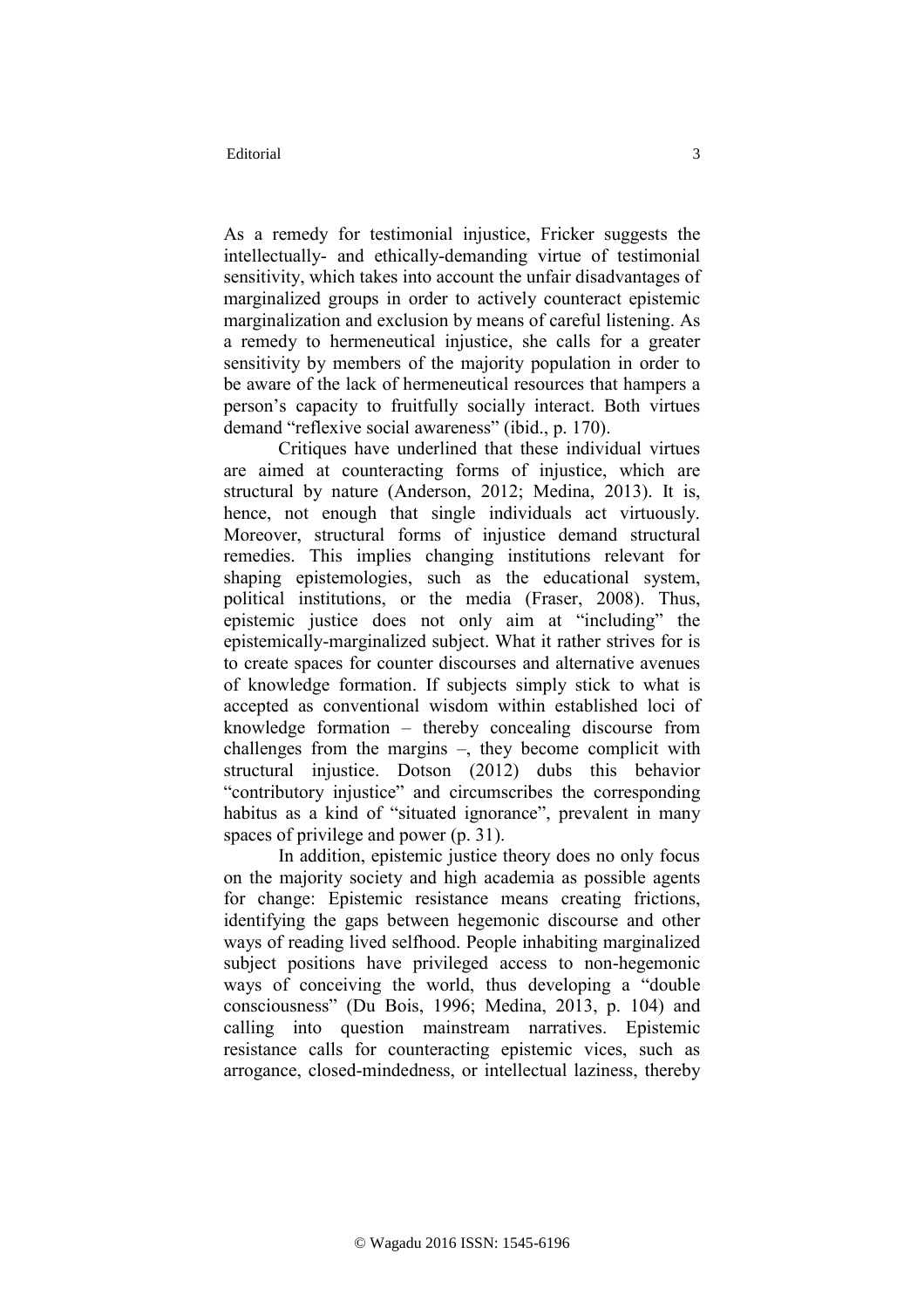seeking to break with epistemic concealments (Medina, 2013, p. 40).

On a transnational scale, epistemic justice not only confronts marginalization and exclusion within a community of more or less shared discourses, but it has to deal with the injustices of unequal standing along different systems of knowledge formation and linguistic systems vis-à-vis others. Cognitive injustice (Santos, 2007) designates the ways in which systems of thought and cultural practices relate to one another. Colonialism and neo-colonialism widely destroyed indigenous peoples' epistemes, made them invisible, or adapted them to the needs and interests of the former colonial power (Hountondji, 2002). This process of cultural imperialism (Young, 1990) can lead, in the worst case, to "epistemicide" (ibid., p. 16), the extinction of entire cultures of knowledge.

Epistemic injustice also shapes international development cooperation, based for a long time on theories of modernization, which presuppose that expert knowledge coming from the Global North is superior to local experiences and knowledge systems (Dübgen, 2012; Timmermann, 2013; Ziai, 2016). The neo-colonial way of continuing epistemic subjection is equally manifest in epistemic "extroversion", designating the extraction of knowledge in the Global South by a research apparatus based in the Global North, wherein people from the Global South are relegated to the status of informants serving the interests and careers of researchers abroad (Bhargava, 2013; Hountondji, 2002). Decolonizing knowledge, hence, means analyzing the power nexus that shapes knowledge formation and identifying how far the research apparatus that we inhabit – including publishing mechanisms, teaching curricula, and institutional features of university life – is complicit in re-enacting a global South-North divide within scientific systems of knowledge production (Keet, 2014).

Epistemic injustice is entangled in a complex web of power and domination (Bohman, 2012), intertwined with other forms of subjection, such as global geopolitical power asymmetries, economic exploitation, military interventions, and biopolitical means of control. Finally, a political reading of the theory of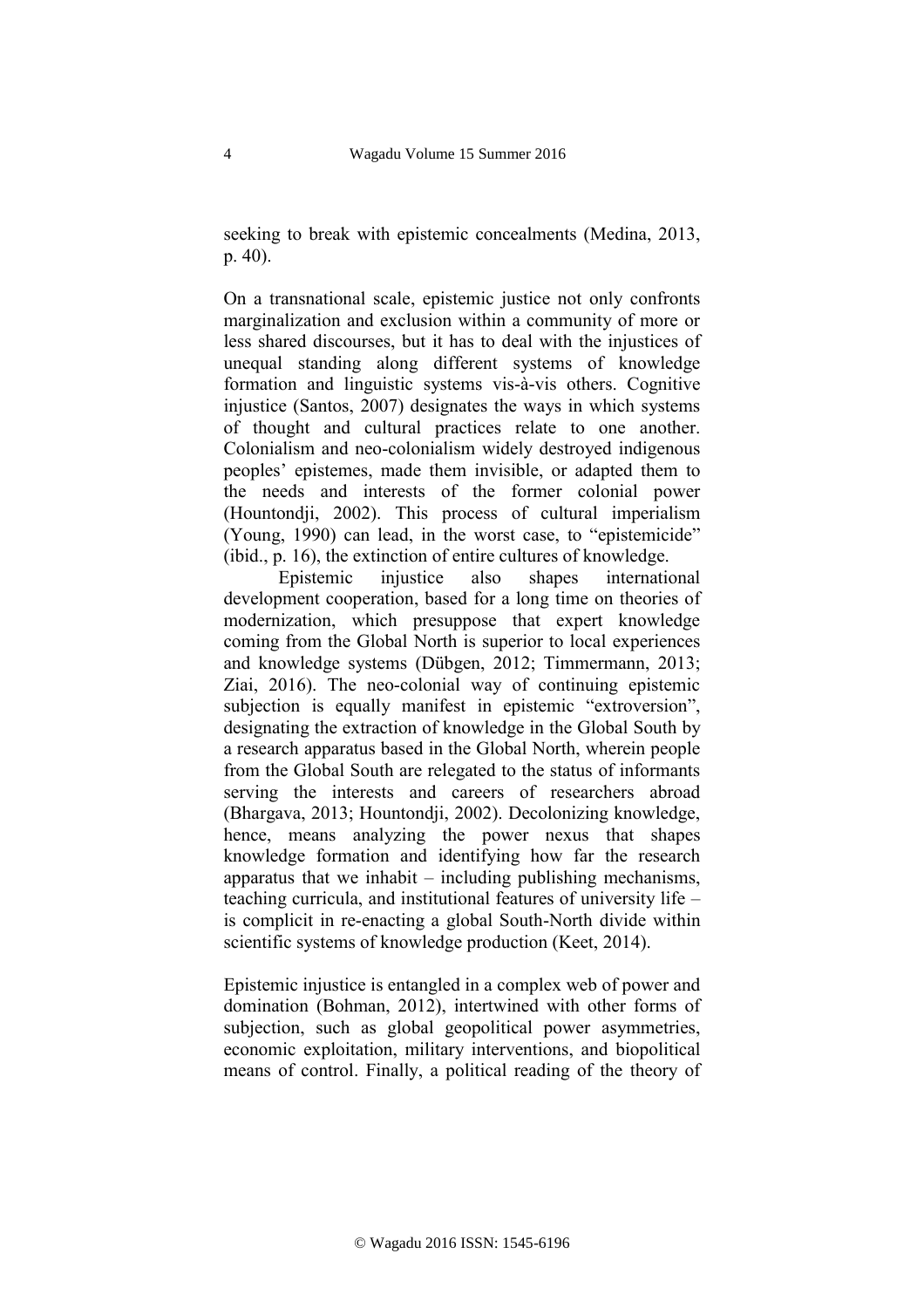epistemic injustice seeks to understand the implications of epistemic justice for strengthening democratic practices (Dielemann, 2015). Lately, Fricker (2013) herself shifted focus to the interconnection between epistemic injustice and political freedom. If we consider epistemic justice as being relevant for political institutions, we need to pay attention to epistemic justice as a central feature of non-domination, enabling free contestation among world citizens. Any kind of deliberative space nurturing democratic decision-making needs to make sure that it remains open and self-reflexive – minimizing the epistemic violence inherent in politics (by setting boundaries and claiming decisions for the polis).

In this special issue we focus on different identity positions and fields of social interaction in order to explore whether and how the grammar of epistemic injustice can be fruitfully applied and how it needs to be adapted in light of the singular case studies. The contributions look at transgender, disability, race, law, and global social inequality as arenas for struggles over just representation. The authors analyze the kinds of harm produced in each field of social interaction and inquire what epistemic justice would require instead.

In his her article, "Epistemic Injustice and the Construction of Transgender Legal Subjects," B. Lee Aultman investigates how the dominant normativity of sex/gender is inscribed in the juridical interpretations of transgender experiences in US-American case law. Case decisions concerning discrimination in the workspace generally rely on models of interpretation that do not take into account the specificities of transgender knowledges, but rather rely on comparisons to similar cases of sex stereotyping based on a classical gender dichotomy. Hence, even judges who rule in favor of transgender claimants enforce hermeneutical injustice by taking a heuristic that excludes and invisibilizes the transgender experience and its non-normative diversity. Doing justice to such experiences would require to carefully listen to transgendered discourses in order to make them enter the hegemonic grammar of juridical discourse as autonomous expressions of lived selfhood.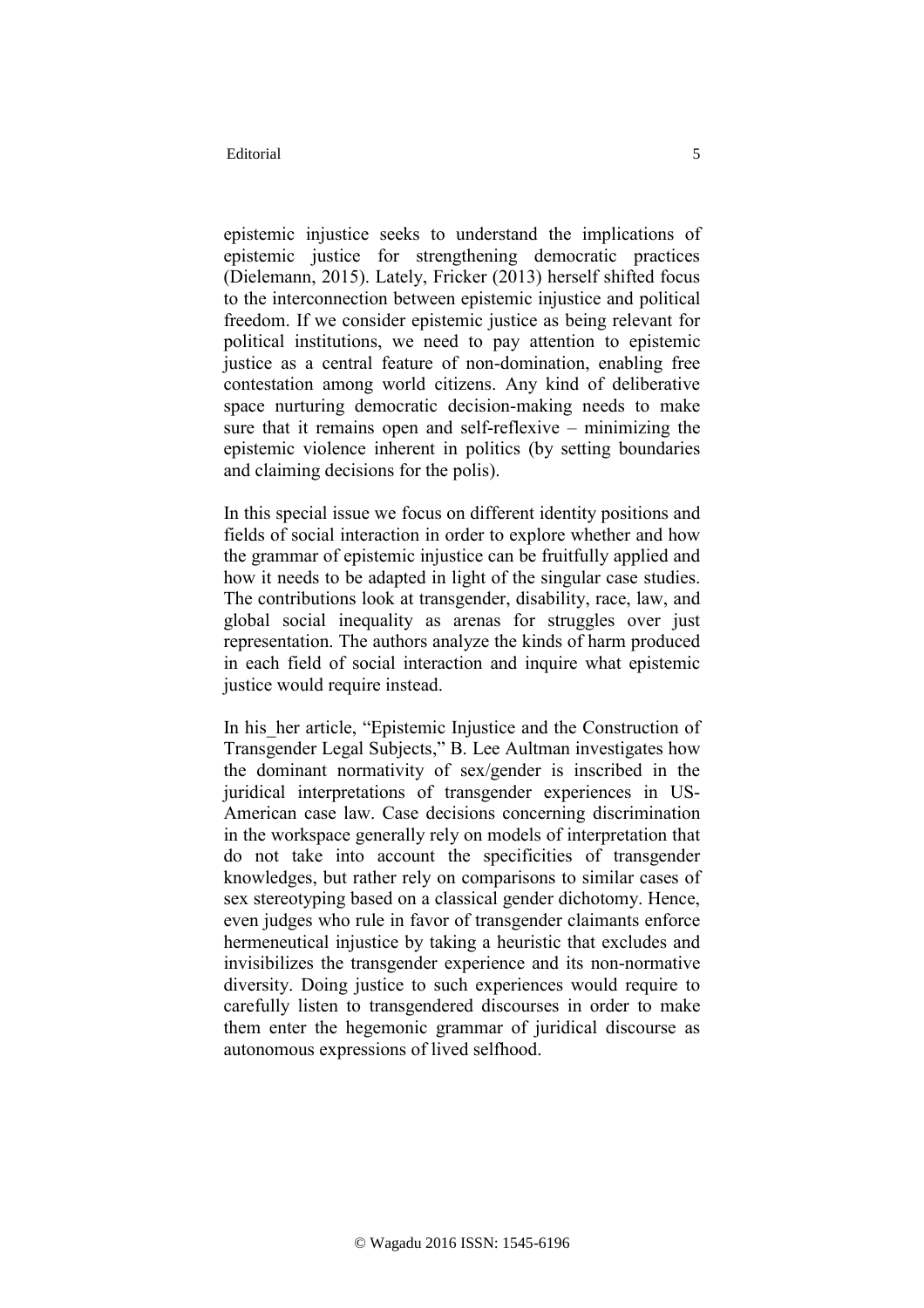Laura Appeltshauser investigates, in her article "The Berlin Wall vs the European Border, OR #JeSuisCharlie vs #JeSuisNigeria - On the Workings of Epistemic Injustice in Race Matters," different patterns of commemoration and grieving based on racial hierarchies. Whom do civil societies in the West identify and express solidarity with? Appeltshauser claims that the politics of memory work according to power asymmetries along racial lines that define whose life global (or rather: Western) publics find meaningful and whose is depreciated. As a matter of example, Appeltshauser identifies a gap between the public media attention given to the Charlie Hebdo attacks in France and the Boko Haram massacres in Nigeria, both happening in early 2015. She claims that testimonies that do not fit into the narratives of Western liberalism are easily excluded from the politics of mourning in the former metropolitan spaces. The epistemic neglect of the suffering experienced by Black/Brown/Muslim people deprives victims of giving their testimony. Appeltshauser reflects upon different strategies to resist testimonial injustice by making subjects audible, claiming their status as agents of knowledge production and as living a grievable life; requesting an ethical engagement with their humanness. On a theoretical level, the author urges future research to reflect more upon the nexus of subject formation and epistemic violence. Her analysis is particularly timely in the light of recent refugee politics in Europe and the racist epistemologies it partly relies on; judging whose life matters and whose does not.

The article co-authored by Hildur Kalman, Veronica Lövgren, and Lennart Sauer entitled "Epistemic Injustice and Conditioned Experience: The Case of Intellectual Disability," analyzes through the lens of epistemic injustice the lived and gendered experience of people with intellectual disabilities (ID) and the kind of institutional epistemic injustice that shapes their hermeneutical understanding of self in society. People with ID are widely construed as childlike others with lessened creditability of judgement. Lacking the hermeneutical resources to express their experiences on their own terms, the analyzed material brings to light paradoxical discourses of an unfit between the language of normalized life styles and the specific circumstances of being subject to state-based care systems for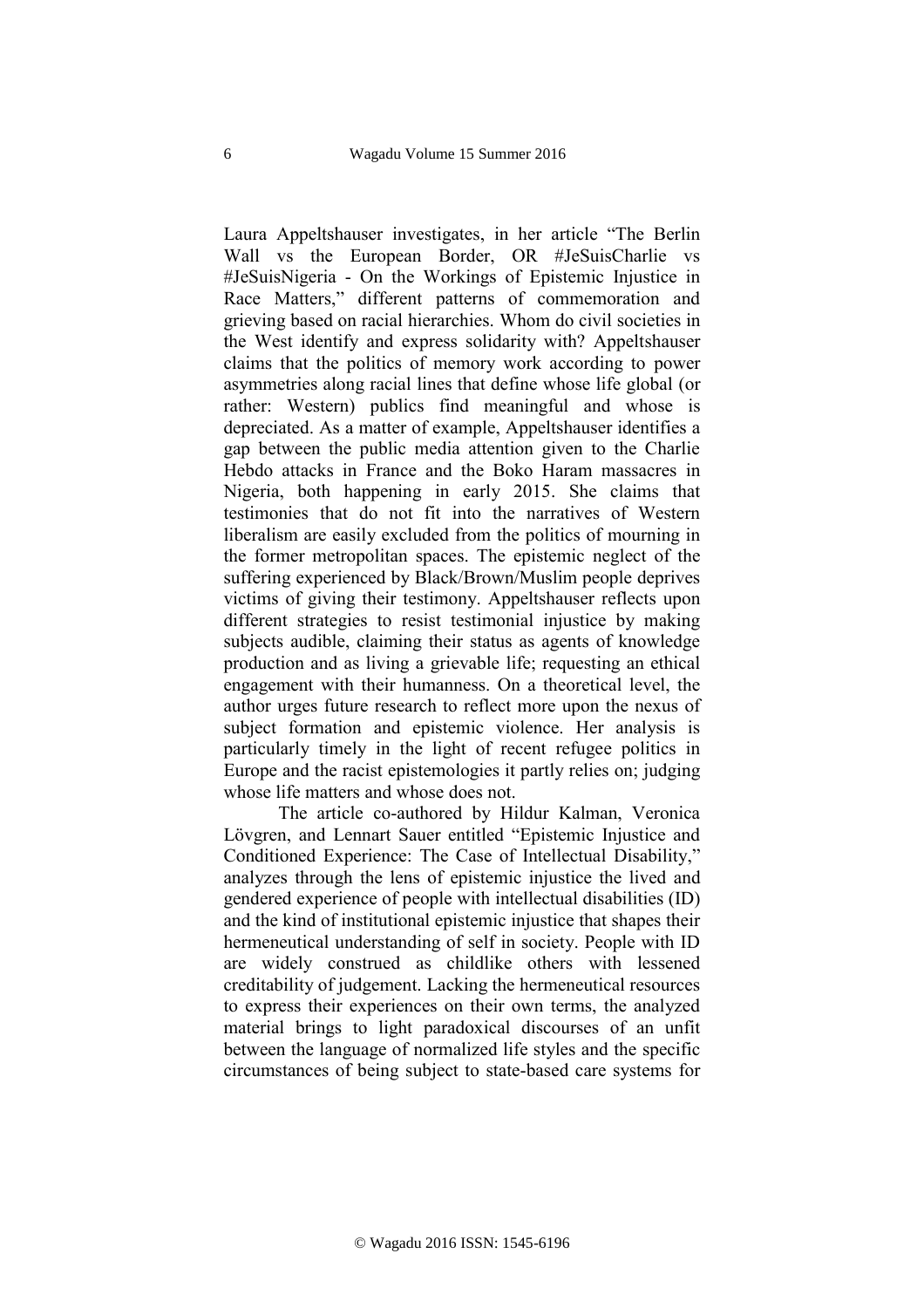people with ID in Sweden. This reveals how epistemically concealed standards of what is regarded as a socially acceptable life (e.g. having a work and "normal" friends) undermine and deprive people with ID of the possibility of conveying (and consequently judging) their lives as rich and meaningful.

Elisabetta R. Bertolino's contribution, "The Injustice of Justice: Feminist Ethical Reflections on Subjectivity," focuses on the construction of subjectivity in Western legal discourse. She analyzes the legal subject as it is presupposed in Western Criminal Justice and legal philosophy. Imagining the liberal self as independent, autonomous, and necessarily resentful, this preconception shapes and limits the ways we can conceive remedies for injustice. Drawing on feminist and gender theories, particularly the phenomenological work of the Italian feminist Adriana Cavarero, the author explores different trajectories of subjectivity, taking into account the interrelatedness, vulnerability, and embodiedness of experience through "the voice". Such kinds of alternative subjectivity promise to open up avenues that lead beyond the circles of violence inherent in criminal justice, which is based on the regulative idea of retributive justice and crude mechanisms of revenge.

Finally, Gottfried Schweiger's article, entitled "Epistemic Injustice and Powerlessness in the Context of Global Justice: An Argument for 'Thick' and 'Small' Knowledge," elaborates upon mechanisms of epistemic injustice in the field of academic knowledge production within philosophical theories of global justice. He exhibits how knowledge production on the "global poor" performs epistemic injustice if it relegates poor people merely to the position of objects of scientific inquiry instead of recognizing them as resistant and knowledgeable agents. Instead, epistemic justice requires considering materially-deprived people as proper bearers of social knowledge, best suited to tell what they suffer from and what they conceive of as relevant forms of domination. Consequently, theories of global justice remain limited and epistemically unjust if they exclude, invisibilize, and victimize poor people in their theorizing by relying exclusively on abstract "big" data generated in the centers of knowledge production in the Global North. In order to create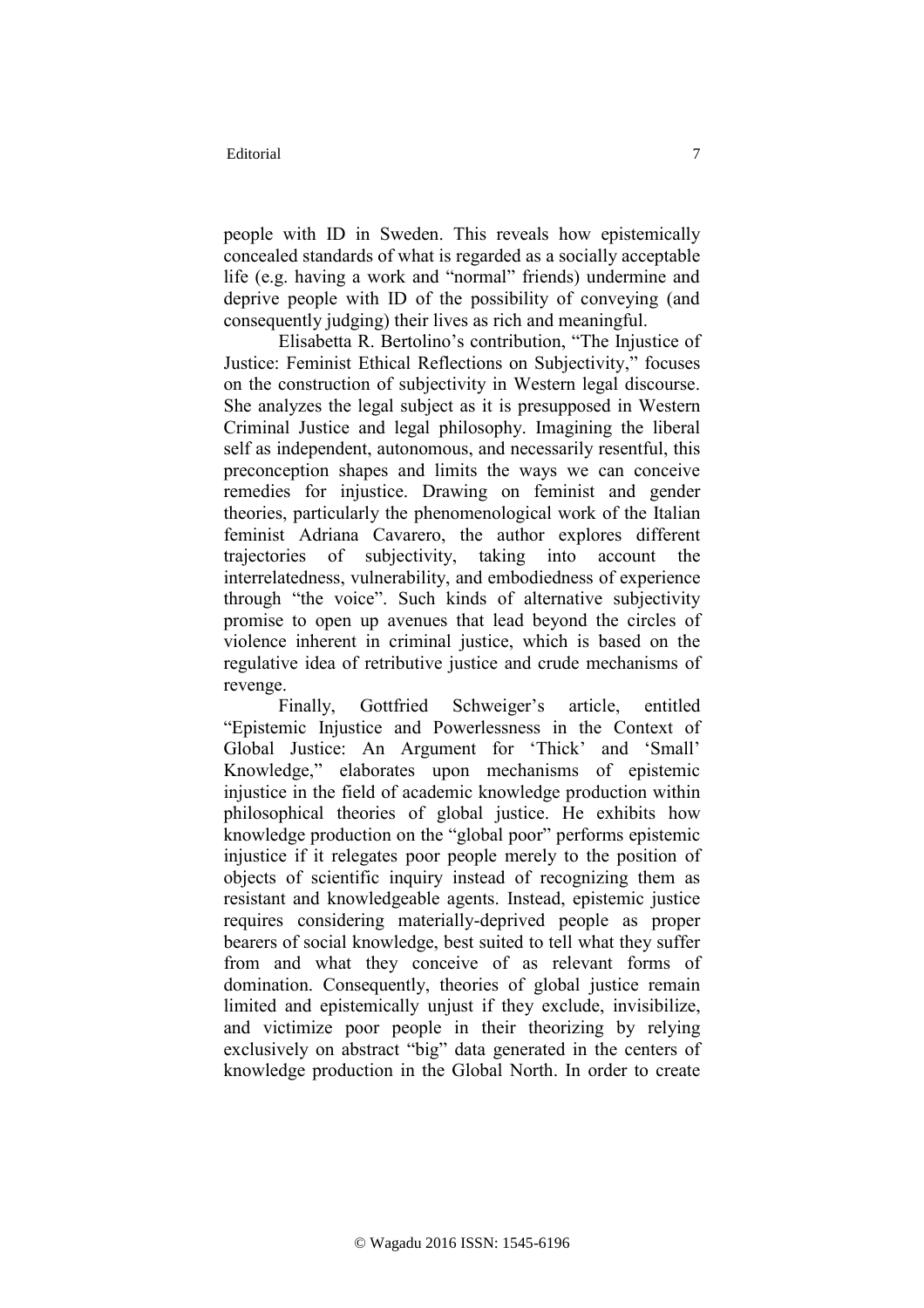"windows into reality" and to contextualize theoretical inquiries, philosophers must engage with social agents in the Global South in a respectful and humble manner in order to make theories of global justice more just.

The articles exhibit a variety of directions that the debate on epistemic injustice can take if analyzed at the juridical level, at the level of academic knowledge production, at the level of theorizing, or at the level of public discourse and the media. The authors all request to respectfully interact with whoever is affected by a social interaction or a decision-making process. Henceforth, to imagine social change happening, wherever domination and misrecognition occurs, the social philosopher or activist needs to first analyze the intricacies of how power shapes and restricts what is thinkable, what is sayable, what seems reasonable – and to look for what is resisted or denigrated at the discourse level (Foucault, 1972; Forst, 2015). Measuring this silence, as Spivak (1988) requests, remains a very sophisticated endeavor (p. 286).

I thank all the contributors for having worked hard and imaginatively on their articles throughout the last year. In addition, I am very much indebted to Mechthild Nagel, the editor in chief of *Wagadu*, for her consistent sustenance. A special warm thanks to Iwona Kocjan, Liza Mattutat, Mary Mitsopoulos, and Jessica Francisco for their great support during the editorial process. Finally, I would like to thank the translators of the abstracts and the diverse reviewers worldwide who granted their time and expertise to this special issue. This "invisible" work (a matter of epistemic justice in academia in itself, since the names of the latter are never revealed) was extremely valuable. My wish finally remains that this special issue may trigger further debates on the holes, scars, and inbetweens of these case studies that no single analysis may conclusively cover.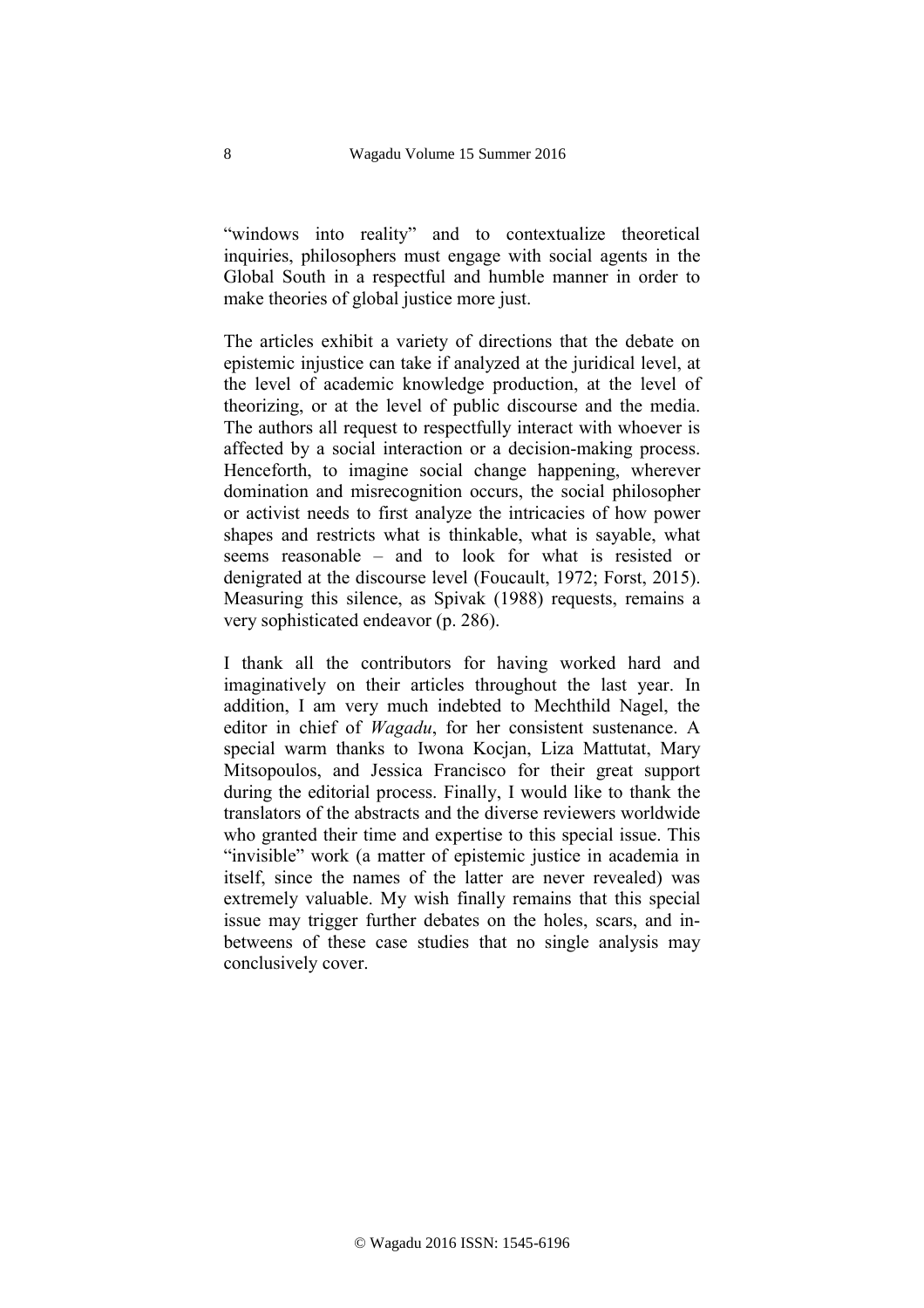## **References**

| Anderson, E. (2012). Epistemic justice as a virtue of social |
|--------------------------------------------------------------|
| institutions. Social Epistemology: A Journal of              |
| Knowledge, Culture and Policy, 26(2), 163-173.               |

Bhargava, R. (2013). Overcoming the epistemic injustice of colonialism. *Global Policy*, *4*(4), 413-417.

Bohman, J. (2012). Domination, epistemic injustice and republican epistemology. *Social Epistemology: A Journal of Knowledge, Culture and Policy*, *26*(2), 175- 187.

Dieleman, S. (2015). Epistemic justice and democratic legitimacy. *Hypatia*, *30*(4), 794-810.

Dotson, K. (2012). A cautionary tale: On limiting epistemic oppression. *Frontiers: A Journal of Women Studies*, *33*(1), 24–47.

Du Bois, W. E. B. (1996). *The souls of black folk*. New York: Penguin Classics.

Dübgen, F. (2012). Africa humiliated? Misrecognition in development aid. *Res Publica*, *18*(1), 65-77.

Foucault, M. (1972). *The archeology of knowledge and the discourse on language*. New York: Pantheon.

Forst, R. (2015). Noumenal power. *Journal of Political Philosophy 23*(2), 111-127.

Fraser, N. (2008). *Adding insult to injury. Nancy Fraser debates her critiques.* New York: Verso.

Fricker, M. (2007). *Epistemic injustice: Power and the ethics of knowing*. Oxford: Oxford University Press.

Fricker, M. (2013). Epistemic justice as a condition of political freedom? *Synthese*, *190*(7), 1317-1332.

Hountondji, P. J. (2002). *The struggle for meaning*: *Reflections on philosophy, culture, and democracy*. Athens: Ohio University Press.

Keet, A. (2014). Epistemic 'othering' and the decolonization of knowledge. *African Insight, 44*(1), 23-36.

Medina, J. (2013). *The epistemology of resistance: Gender and racial oppression, epistemic injustice, and the social imagination*. Oxford: Oxford University Press.